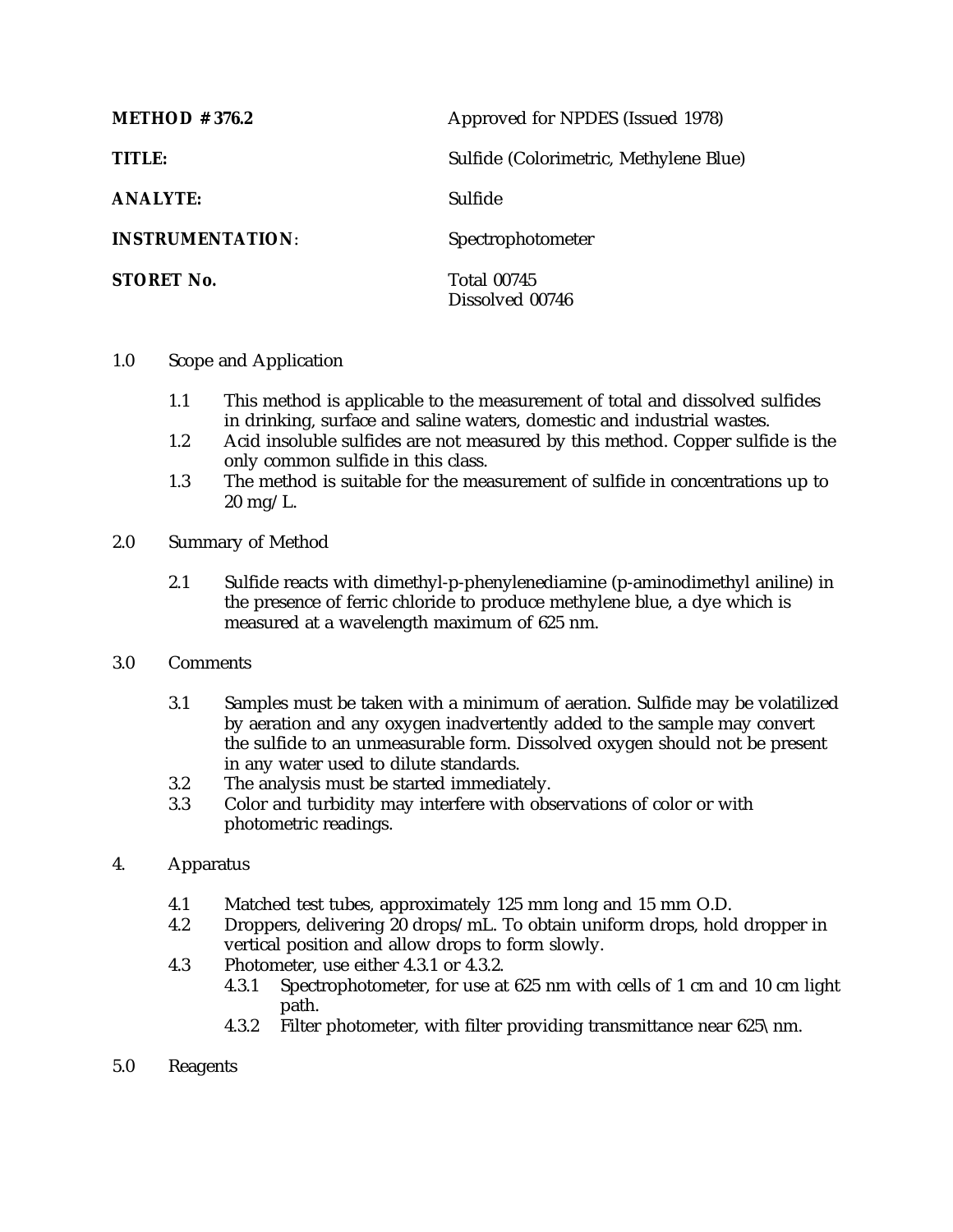- 5.1 Amino-sulfuric acid stock solution: Dissolve 27 g N,N-dimethyl-pphenylenediamine oxalate (p-aminodimethylaniline) in a cold mixture of 50 mL conc.  $H_2SO_4$  and 20 mL distilled water in a 100 mL volumetric flask. Cool and dilute to the mark. If dark discard and purchase fresh reagent. Store in dark glass bottle.
- 5.2 Amino-sulfuric acid reagent: Dissolve 25 mL amino-sulfuric acid stock solution (5.1) with 975 mL of  $1 + 1$  H<sub>2</sub>SO<sub>4</sub> (5.4). Store in a dark glass bottle. This solution should be clear.
- 5.3 Ferric chloride solution: Dissolve 100 g  $FeCl<sub>3</sub>•6H<sub>2</sub>O$  in 40 mL distilled water.<br>5.4 Sulfuric acid solution. H<sub>2</sub>SO<sub>0</sub>. 1 + 1
- 5.4 Sulfuric acid solution,  $H_2SO_4$ ,  $1 + 1$ <br>5.5 Diammonium hydrogen phosphate
- Diammonium hydrogen phosphate solution: Dissolve 400 g (NH $_4$ ), HPO, in 800 mL distilled water.
- 5.6 Methylene blue solution I: Dissolve 1.0 g of methylene blue in distilled water in a 1 liter volumetric flask and dilute to the mark. Use U.S.P. grade or one certified by the Biological Stain Commission. The dye content reported on the label should be 84% or more. Standardize (5.8) against sulfide solutions of known strength and adjust concentration so that 0.05 mL (1 drop) equals 1.0 mg/L sulfide.
- 5.7 Methylene blue solution II: Dilute 10.00 mL of adjusted methylene blue solution I (5.6) to 100 mL with distilled water in a volumetric flask.
- 5.8 Standardization of methylene blue I solution:
	- 5.8.1 Place several grams of clean, washed crystals of sodium sulfide  $Na<sub>2</sub>S<sub>•</sub>9H<sub>2</sub>O$  in a small beaker.
	- 5.8.2 Add somewhat less than enough water to cover the crystals.
	- 5.8.3 Stir occasionally for a few minutes. Pour the solution into another vessel. This reacts slowly with oxygen but the change is insignificant over a few hours. Make the solution daily.
	- 5.8.4 To 1 liter of distilled water add 1 drop of solution and mix.
	- 5.8.5 Immediately determine the sulfide concentration by the methylene blue procedure (6) and by the titrimetric iodide procedure (Method 376.1, this manual).
	- 5.8.6 Repeat using more than one drop of sulfide solution or less water until at least five tests have been made in the range of 1 to 8 mg/L sulfide.
	- 5.8.7 Calculate the average percent error of the methylene blue procedure (6) as compared to the titrimetric iodide procedure (Method 376.1).
	- 5.8.8 Adjust by dilution or by adding more dye to methylene blue solution I  $(5.6).$
- 6.0 Procedure
	- 6.1 Color development
		- 6.1.1 Transfer 7.5 mL of sample to each of two matched test tubes using a special wide tipped pipet or filling to a mark on the test tubes.
		- 6.1.2 To tube A add 0.5 mL amine-sulfuric acid reagent (5.2) and 0.15 mL (3 drops) FeCl<sub>3</sub> solution  $(5.3)$ .
		- 6.1.3 Mix immediately by inverting the tube only once.
		- 6.1.4 To tube B add 0.5 mL  $1 + 1$  H<sub>2</sub>SO<sub>4</sub> (5.4) and 0.15 mL (3 drops) FeCl solution (5.3) and mix.
		- 6.1.5 Color will develop in tube A in the presence of sulfide. Color development is usually complete in about 1 minute, but a longer time is often required for the fading of the initial pink color.